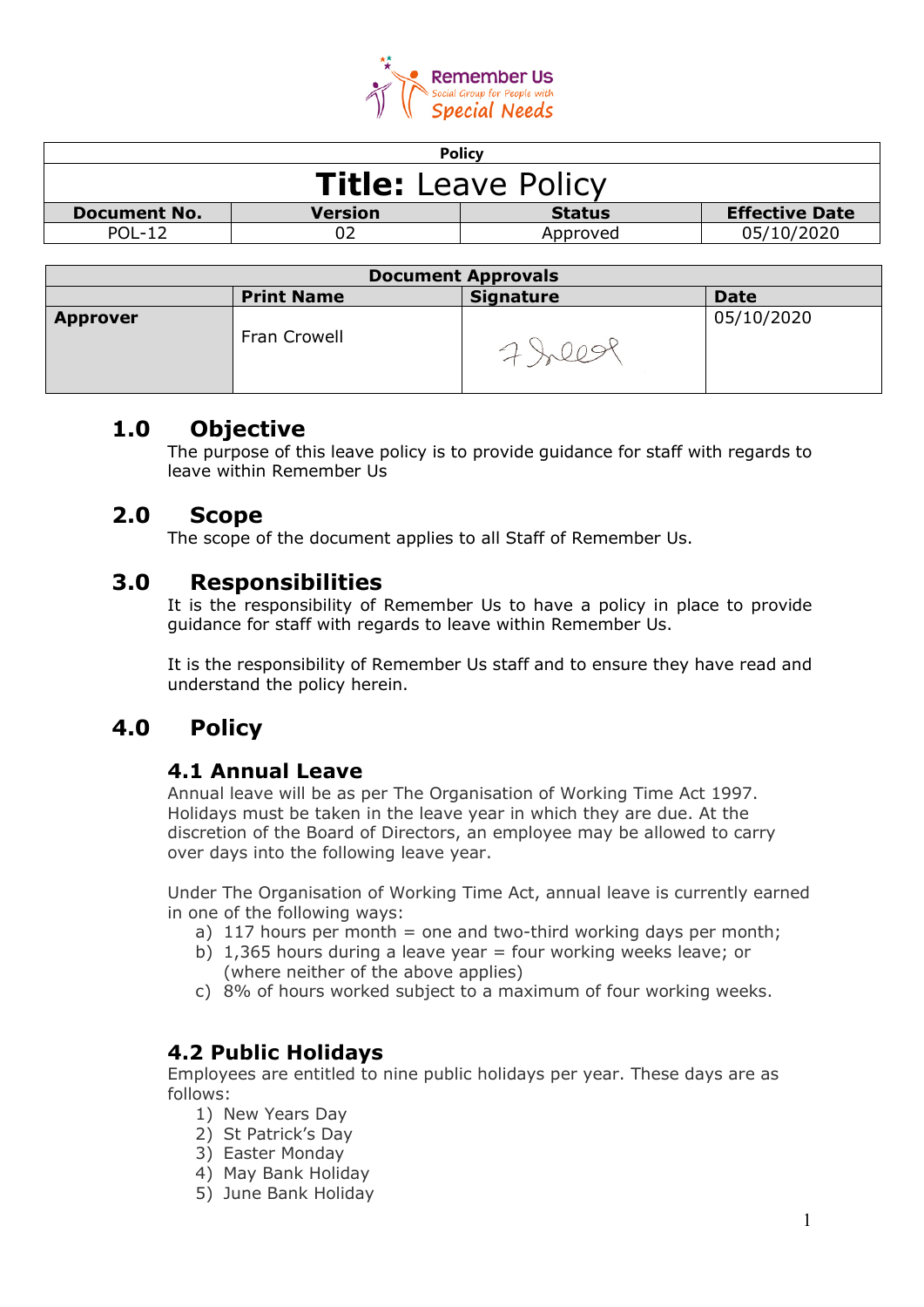

| <b>Policy</b>                                                                   |  |          |            |
|---------------------------------------------------------------------------------|--|----------|------------|
| <b>Title:</b> Leave Policy                                                      |  |          |            |
| <b>Effective Date</b><br><b>Version</b><br><b>Status</b><br><b>Document No.</b> |  |          |            |
| <b>POL-12</b>                                                                   |  | Approved | 05/10/2020 |

- 6) August Bank Holiday
- 7) October Bank Holiday

8) Christmas Day

9) St. Stephen's Day

Part-time employees qualify for public holiday entitlement provided they have worked at least 40 hours during the five weeks ending on the day before a public holiday. Employees who work or are normally rostered to work on the public holiday are entitled to a day's pay for the public holiday.

Employees who are not normally rostered to work on the public holiday are entitled to one fifth of their normal weekly rate of remuneration for the public holiday.

In respect of a public holiday the employee is entitled to whichever of the following The Company determines:

- a) a paid day off on the day in question; or
- b) a paid day off within a month of that day; or
- c) an extra day's annual leave; or
- d) an extra day's pay.

For example, if one of the public holidays listed falls on a day that is not usually worked by employees, such as Saturday or Sunday, the employer may decide on which of options (b) to (d) to apply, depending on the circumstances.

#### **4.3 Maternity Leave**

Arrangements for maternity leave will be in accordance with the provisions of the Maternity Protection Acts 1994 & 2004.

- A pregnant employee is entitled to 26 weeks maternity leave around the time of birth of the child and an additional unpaid leave period up to a maximum of 16 weeks, following consultation with a member of the management team.
- It is important that, of the 26 weeks, at least 2 weeks should be taken before the end of the week in which the baby is due, and 4 weeks after that date. The remaining 20 weeks may be taken before or after the birth.
- The employee must give The Company at least 4 weeks' notice in writing of their intention to take maternity leave combined with a medical certificate confirming the expected week of the birth of the baby. If the employee wishes to take additional maternity leave, this must be confirmed in writing 4 weeks before the end of the maternity leave period.
- When returning to work, the employee should give 4 weeks' notice of their intended return to work date.
- The employee is entitled to paid time off for medical or related antenatal and postnatal care. Please give a member of the management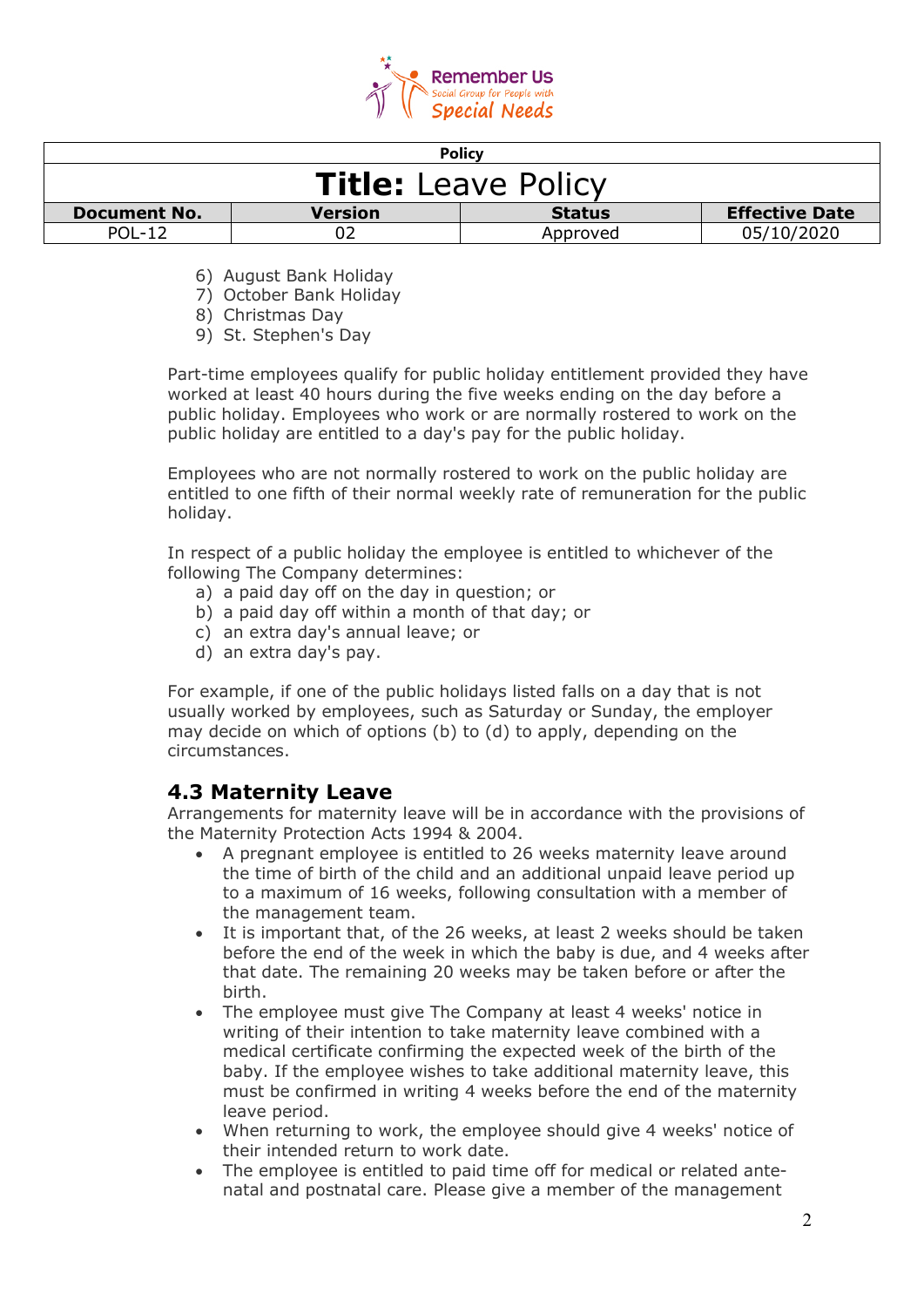

| <b>Policy</b>                                                                   |  |          |            |
|---------------------------------------------------------------------------------|--|----------|------------|
| <b>Title:</b> Leave Policy                                                      |  |          |            |
| <b>Effective Date</b><br><b>Version</b><br><b>Document No.</b><br><b>Status</b> |  |          |            |
| $POI - 12$                                                                      |  | Approved | 05/10/2020 |

team 2 weeks' notice of such appointments. Medical evidence of these appointments may be requested.

- During maternity leave, the employee rights, such as annual leave, are preserved and continue to accrue as if they were not absent from work.
- While on maternity leave an employee will normally be entitled to maternity pay from the Department of Social Protection for the 26 weeks maternity leave, depending on meeting certain PRSI eligibility criteria. The employee should apply at least 6 weeks before they intend to commence maternity leave.
- Social welfare benefits are not payable during the optional additional 16 weeks maternity leave.
- An employee who is pregnant, has recently given birth or who is breastfeeding, will not be placed in any job that is a risk to her Health & Safety or that of her child. If such a risk exists The Company will remove the risk, re-assign the employee or place her on Health & Safety leave.

There are two Breastfeeding Arrangements in place.

- Option 1 allows an employee, who is breastfeeding, to reduce her hours by 1 hour per day for the purposes of breastfeeding other than in the workplace.
- Option 2 allows an employee, who is breastfeeding, to work breaks equivalent to 1 hour per day for the purposes of breastfeeding in the workplace.

The Company reserves the right to refuse payment for time-off to employees where there is an abuse of this procedure, and any such abuses will be dealt with under the Disciplinary Procedure.

#### **4.4 Paternity Leave**

With effect from 1 September 2016, new parents (other than the mother of the child) are entitled to paternity leave from employment or selfemployment following birth or adoption of a child. The Paternity Leave and Benefit Act 2016 provides for statutory paternity leave of 2 weeks. The provisions apply to births and adoptions on or after 1 September 2016. You can start paternity leave at any time within the first 6 months following the birth or adoption placement.

You must notify the company in writing that you intend to take paternity leave and provide your intended dates no later than 4 weeks before your leave. You will be required to provide a certificate from your spouse or partner's doctor confirming when your baby is due, or confirmation of the baby's actual date of birth if you apply for leave after the birth has occurred.

Your entitlement to pay and superannuation during paternity leave depends on the terms of your contract of employment. Employers are not obliged to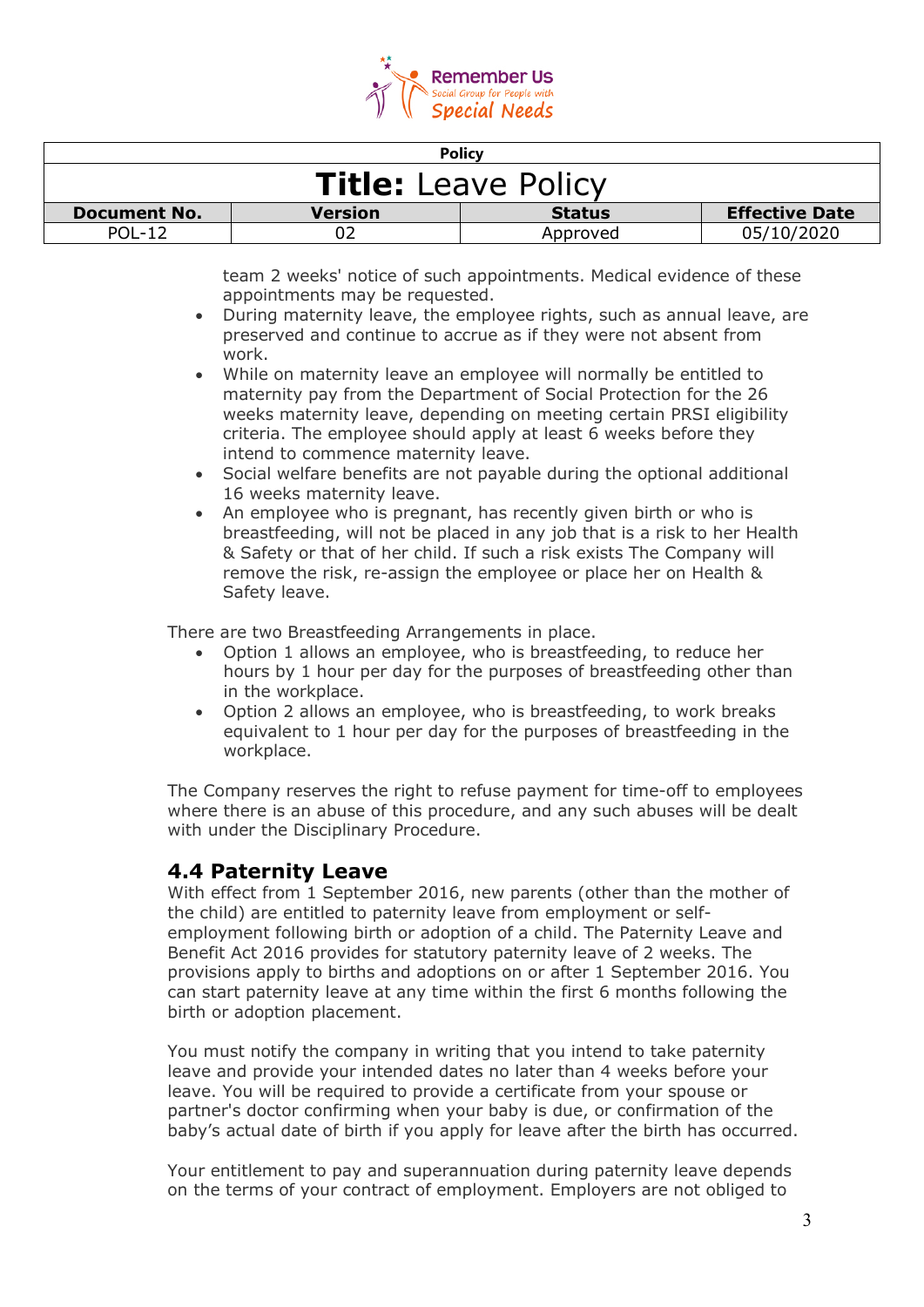

| <b>Policy</b>                                                                   |  |          |            |
|---------------------------------------------------------------------------------|--|----------|------------|
| <b>Title:</b> Leave Policy                                                      |  |          |            |
| <b>Effective Date</b><br><b>Version</b><br><b>Status</b><br><b>Document No.</b> |  |          |            |
| $POI - 12$                                                                      |  | Approved | 05/10/2020 |

pay employees who are on paternity leave. You may qualify for Paternity Benefit from the Department of Employment Affairs and Social Protection if you have sufficient PRSI contributions. However an employee's contract could provide for additional rights to payment by the employer during the leave period, so that, for example, the employee could receive full pay less the amount of Paternity Benefit payable.

#### **4.5 Parental Leave**

On 8 March 2013 the European Union (Parental Leave) Regulations 2013 increased the amount of parental leave available to each parent per child from 14 weeks to 18 weeks. (Those who have taken or are taking 14 weeks' parental leave are also entitled to this extra 4 weeks.)

The Regulations extended the age limit for a child with a long-term illness to 16 years.

Leave can be taken in respect of a child no later than the child's 8th birthday. If a child was adopted between the age of 6 and 8, leave in respect of that child may be taken up to 2 years after the date of the adoption order. In the case of a child with a disability or a long-term illness leave may be taken up to 16 years of age. In addition, an extension may also be allowed where illness or other incapacity prevented the employee taking the leave within the normal period.

All employees who have completed one year's continuous service on the date the parental leave is due to commence are entitled to 18 weeks' unpaid parental leave. The 18 weeks per child may be taken in one continuous period or in 2 separate blocks of a minimum of 6 weeks. There must be a gap of at least 10 weeks between the 2 periods of parental leave per child.

An employee must give written notice to The Company of their intention to take parental leave, not later than 6 weeks before the commencement of the leave. Employees may be required to provide evidence of his or her entitlement to parental leave. Once notification of the intention to take parental leave has been made, a confirmation document must be prepared which must include:

- The date on which the leave will commence
- The duration of the leave
- The manner in which the leave will be taken
- The signatures of employer and employee

The Board of Directors may decide to postpone the parental leave, for up to 6 months, if satisfied that granting the leave would have a substantial adverse effect on the operation of the business.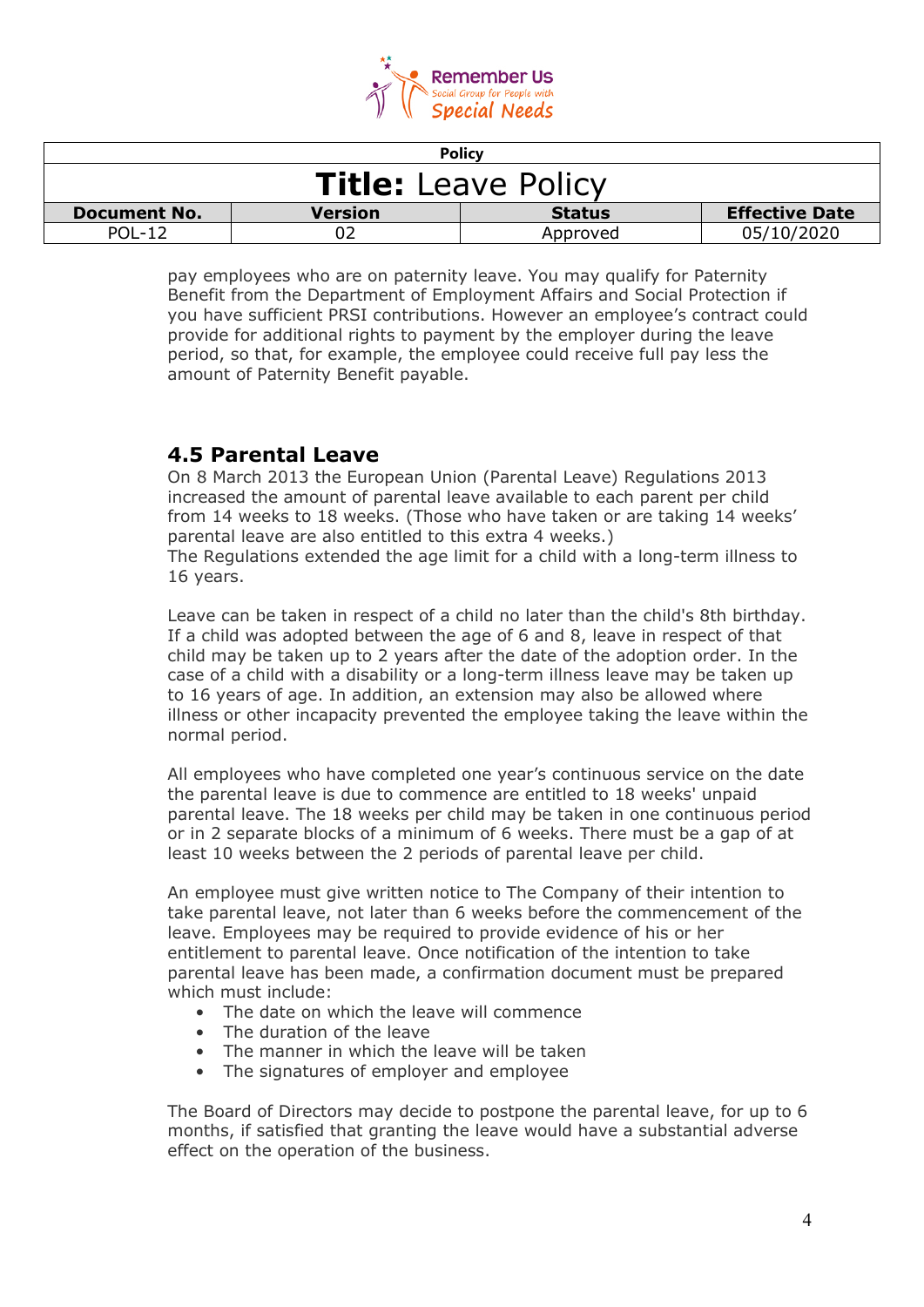

| <b>Policy</b>                                                                   |  |          |            |
|---------------------------------------------------------------------------------|--|----------|------------|
| <b>Title:</b> Leave Policy                                                      |  |          |            |
| <b>Effective Date</b><br><b>Version</b><br><b>Status</b><br><b>Document No.</b> |  |          |            |
| $POI - 12$                                                                      |  | Approved | 05/10/2020 |

During parental leave, your rights such as annual leave and public holiday entitlement, are preserved and continue to accrue as if you were not absent from work.

Parental leave may be terminated if there are reasonable grounds to believe that it is being used for a purpose other than taking care of the child concerned.

### **4.6 Force Majeure Leave**

Employees may avail of force majeure leave with pay for unplanned, extreme, and urgent family reasons, where an immediate family member suffers an illness or injury and the employee's immediate presence with the injured party is absolutely indispensable.

Force majeure leave is limited to a maximum of 3 days in a consecutive 12 month period and a maximum of 5 days in a 36 month period. Absence for part of a day is counted as one day of force majeure leave. Family members are defined as:

- Child/Adoptive Child
- Spouse or Partner (only where partner is living with employee)
- A person to whom the employee is in loco parentis
- Brother/Sister
- Parent/Grandparent

Force majeure leave will only apply in cases where the employee's personal presence is indispensable. If an alternative person (other family member, friend, babysitter) can be found to deal with the situation then this will not apply.

#### **4.7 Carer's Leave**

Carer's Leave will be granted in accordance with the terms and provisions of the Carer's Leave Act 2001. The person you are proposing to care for must be deemed to be in need of full-time care and attention by a deciding officer of the Department of Employment Affairs and Social Protection. The decision by the Department is reached on the basis of information provided by the family doctor (GP) of the person whom you will be caring for.

The person you propose to care for must be so disabled as to require:

- Continuous supervision and frequent assistance throughout the day in connection with their normal personal needs for example, help to eat, drink, wash or dress, or
- Continuous supervision in order to avoid danger to themselves

Employees will be considered eligible to apply for Carer's Leave if: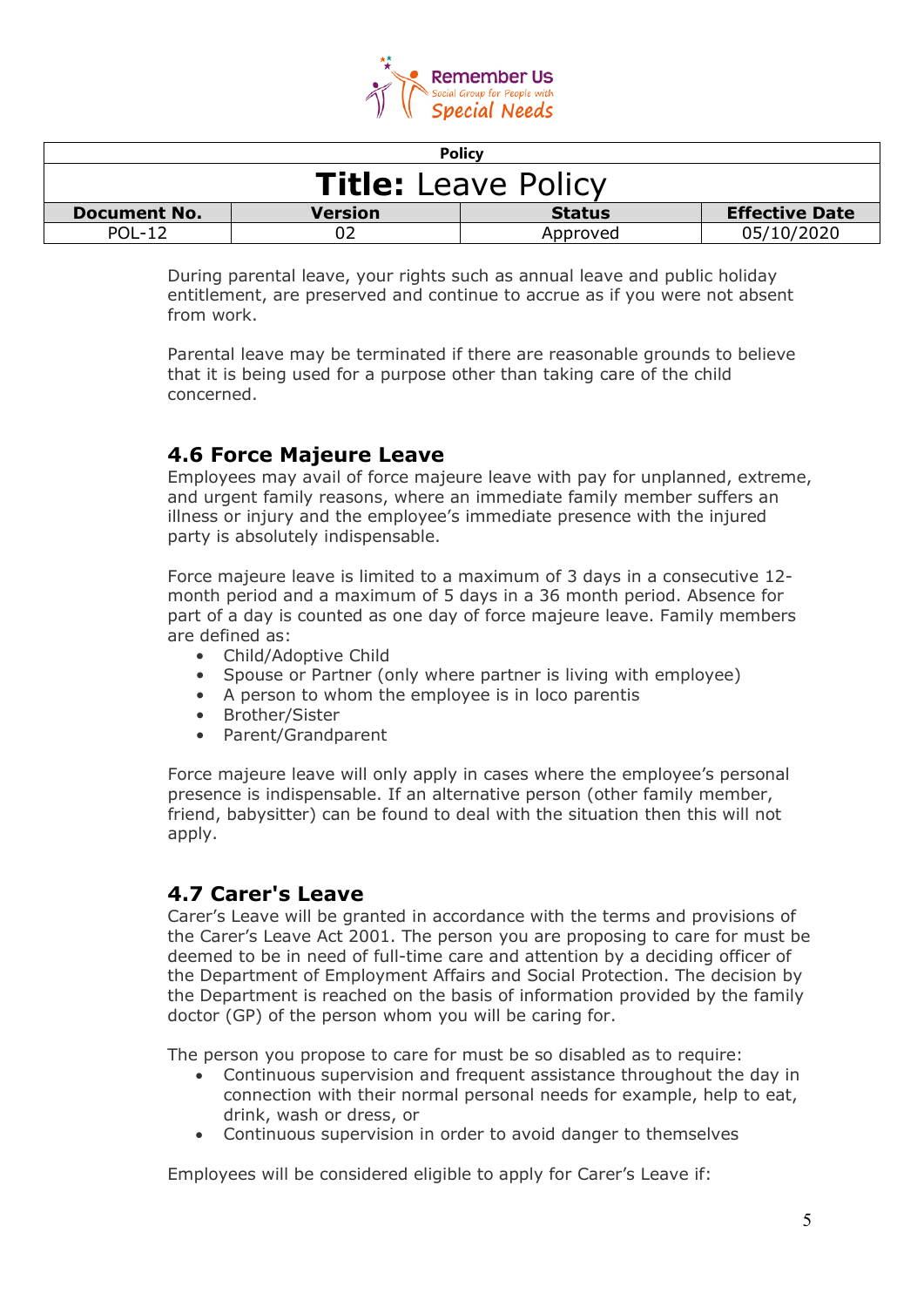

| <b>Policy</b>                                                                   |  |          |            |
|---------------------------------------------------------------------------------|--|----------|------------|
| <b>Title:</b> Leave Policy                                                      |  |          |            |
| <b>Effective Date</b><br><b>Version</b><br><b>Status</b><br><b>Document No.</b> |  |          |            |
| <b>POL-12</b>                                                                   |  | Approved | 05/10/2020 |

- 1) They have completed 12 months continuous employment with The Company
- 2) The employee has provided The Company with a decision from a deciding officer from the Department of Social Protection

The Department of Social Protection will be responsible for ascertaining the validity of applications to avail of Carer's Leave.

You may apply to take carer's leave in one continuous period of 104 weeks or for a number of periods not exceeding a total of 104 weeks. If you do not take carer's leave in one continuous period, there must be a gap of at least 6 weeks between the periods of carer's leave.

You must give the company at least 6 week's written notice of your intention to take carer's leave

This notice must include:

- The proposal to take Carer's Leave
- The date when leave will commence
- The manner in which it is intended to take the leave
- Confirmation that an application has been made to the Department of Social Protection that the person to be cared for is a "Relevant Person".

An employee who is on Carer's Leave must give notice in writing to The Company, of his/her intention to return to work not less than 4 weeks before the date when he/she intends to do so. An employee while on Carer's Leave will be regarded as still being in employment and none of their rights relating to employment will be affected. Any employee on Carer's leave will be unpaid by The Company but will continue to accrue annual leave and public holiday entitlement for up to 13 weeks.

#### **4.8 Adoptive Leave**

The Company is committed to providing employees with the necessary support and leave to adoptive employees. Unpaid adoptive leave of 24 weeks is available to adoptive mothers and sole male adopters. The Department of Social Protection provides the payment of an adoptive leave benefit for employees taking statutory adoptive leave.

In addition to the minimum period of adoptive leave, an employee may elect to take up to 16 weeks additional adoptive leave. During this period there is no entitlement to social welfare adoptive leave benefit.

An adopting mother or sole male adopter must notify The Company in writing of their intention to take adoptive leave no later than 4 weeks of the expected date of placement, if you feel you can offer the date sooner, please do so. If you wish to take the additional adoptive leave of 16 weeks, you must inform The Company no later than 4 weeks before your expected return to work date.